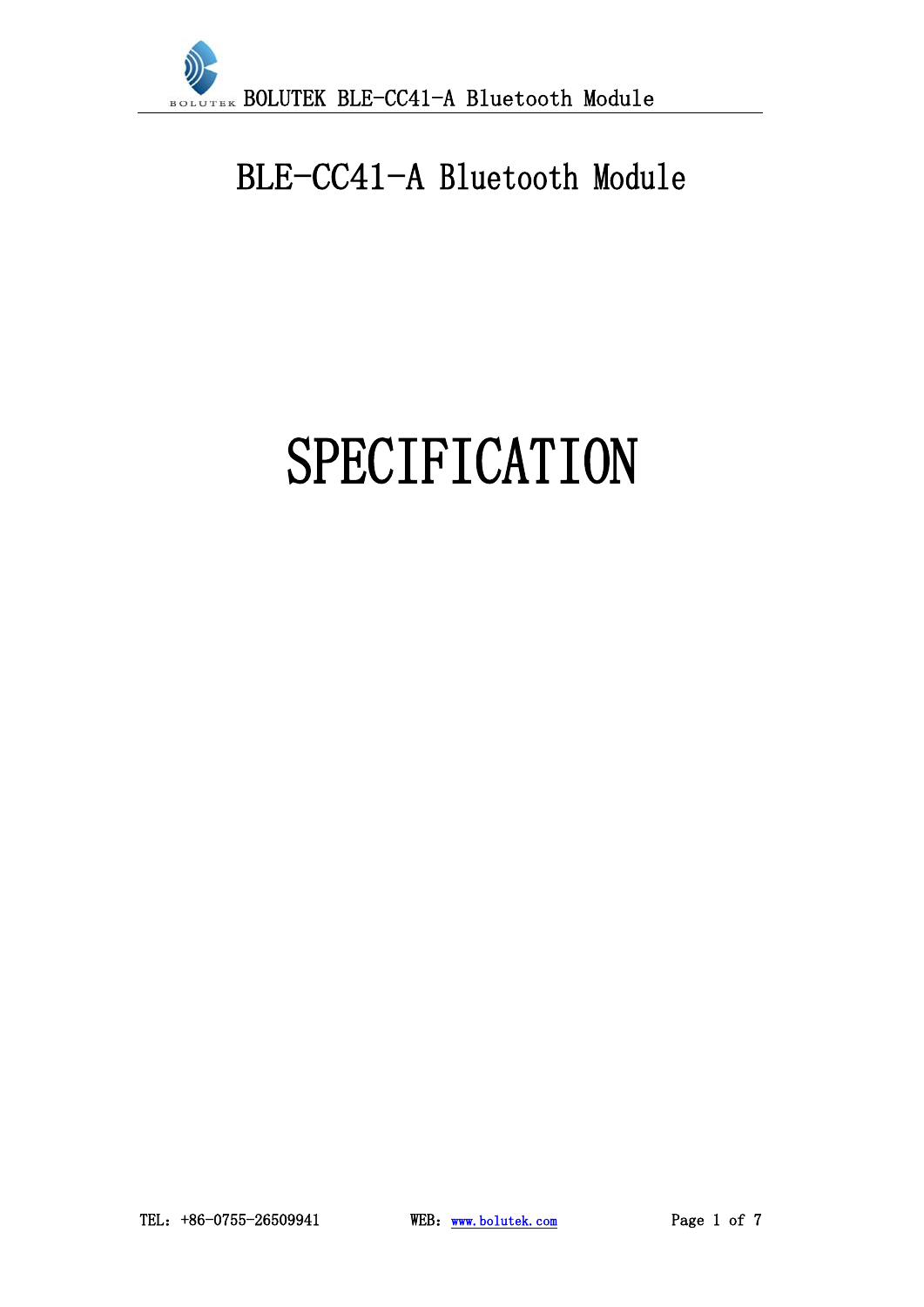

#### **1. Overview**



BLE-CC41-A is a next-generation, class 2, Bluetooth 4.0 module. Support the AT command, the user can according to need to change the baud rate of serial port, name of equipment, matching parameters such as password, use agile.BLE-CC41-A is a highly integrated and sophisticated Bluetooth module, containing all the necessary elements .Therefore BLE-CC41-A provides an ideal solution for developers who want to integrate Bluetooth wireless technology into their designs with limited knowledge of Bluetooth and RF technologies.

BLE-CC41-A module combined with Bolutek's complete development, testing and verification services and excellent developer support, OEMs and designers ensure that their products reach the market rapidly and cost-efficiently in relation to time and resources. Bolutek has extensive in-house knowledge of both software and hardware offering customers a single point of contact to all Bluetooth related issues.

#### **2. Feature**

Bluetooth protocol: Bluetooth Specification V4.0 BLE, send and receive no byte limit, open environment and iphone 4 s can achieve 110 meters extreme distance communication. Based on TI CC2541 chipset Bluetooth class 2 Industrial level SPP Bluetooth module Integrated chip antenna Size: 26.7 x 13 x 2 mm Industrial temperature range from  $-40^{\circ}\text{C}$  to  $+85^{\circ}\text{C}$ Support for on-board applications Operating frequency: 2.4 GHz ISM band Modulation method: GFSK (Gaussian Frequency Shift Keying) Acuity: - 84 DBM or less BER at 0.1% Transfer rate: Asynchronous: 6 KBPS Synchronous: KBPS Security features: Authentication and encryption Support services: Central and Peripheral UUID FFE0, FFE1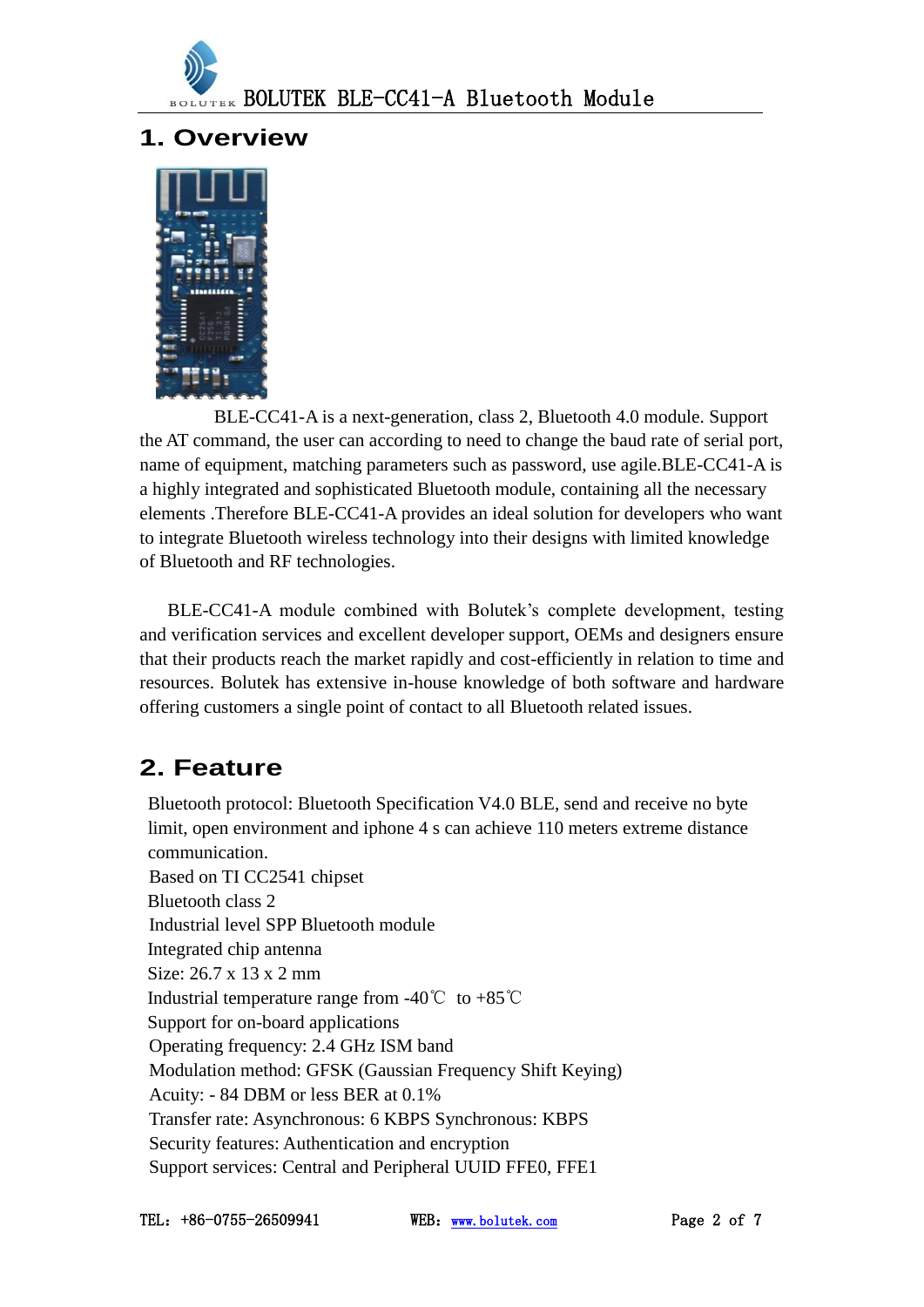

Power consumption: automatic sleep mode, the standby current  $400 \sim 1.5$  mA, transfer 8.5 mA. Power supply: + 3.3 VDC 50 ma RoHS BQB compliant

## **3. Application Fields**

Cable replacement Point-of-sales systems Barcode readers and pay terminals Telemetry and machine-to-machine devices Logistics and transportation systems Automotive inspection and measurement systems Medical systems Fitness and sports telemetry devices PDA and other portable terminals PCs and laptop OBD

## **4. Physical Characteristics**

| <b>Operating Frequency Band</b> | 2.4GHz ISM band                    |
|---------------------------------|------------------------------------|
| <b>Bluetooth Specification</b>  | BLE4.0                             |
| <b>Output Power Class</b>       | Class 2                            |
| <b>Operating Voltage</b>        | 3.3V                               |
| Host Interface                  | <b>UART</b>                        |
| Dimension                       | $27mm$ (L) x 13 (W) mm x $2mm$ (H) |

## **5. Electrical Characteristics**

| <b>Absolute Maximum Ratings</b> |                 |                  |  |
|---------------------------------|-----------------|------------------|--|
| Rating                          | Min             | Max              |  |
| Storage temperature             | $-40^{\circ}$ C | $+150^{\circ}$ C |  |
| Supply voltage: VBAT            | $-0.4V$         | 5.6V             |  |
| Other terminal voltages         | <b>VSS-0.4V</b> | $VDD+0.4V$       |  |

| <b>Recommended Operating Conditions</b>        |                 |                  |  |
|------------------------------------------------|-----------------|------------------|--|
| <b>Operating Condition</b>                     | Min             | Max              |  |
| Operating temperature range                    | $-40^{\circ}$ C | $+150^{\circ}$ C |  |
| Guaranteed RF performance range <sup>(a)</sup> | $-40^{\circ}$ C | $+150^{\circ}$ C |  |
| Supply voltage: VBAT                           | 2.2V            | $4.2V^{(b)}$     |  |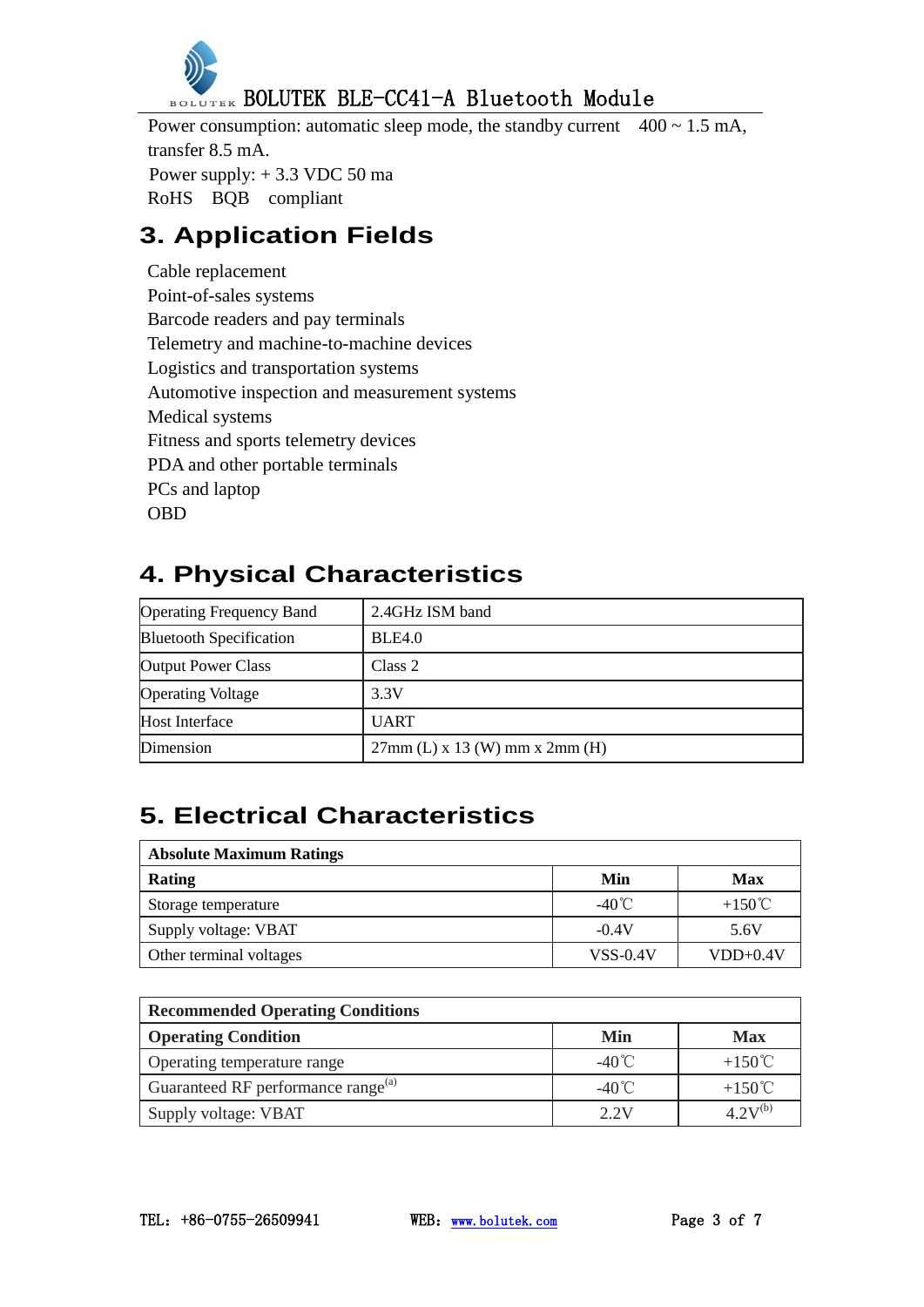

#### **6. Application Circuit Diagram**



Note: This application circuit for the Bluetooth serial port circuitry, such as the need for other application, please contacts [Bolutek.](http://www.bolutek.com/)

| PIN NO.        | <b>NAME</b>      | <b>FUNCTION</b>                        |
|----------------|------------------|----------------------------------------|
|                | UART-TX          | <b>UART</b> Data Output                |
| 2              | UART-RX          | <b>UART</b> Data Input                 |
| 3              | <b>UART-CTS</b>  | <b>UART Clear To Send Active Low</b>   |
| $\overline{4}$ | <b>UART-RTS</b>  | <b>UART Request To Send Active Low</b> |
| 5              | NC               | <b>NC</b>                              |
| 6              | NC               | NC <sub>1</sub>                        |
| 7              | P <sub>2</sub> 2 | Debug the clock                        |
| 8              | $P2_1$           | Debug the data                         |
| 9              | $P2_0$           | Programmable Input/Output Line         |
| 10             | NC               | N <sub>C</sub>                         |

## **.Pin Configurations**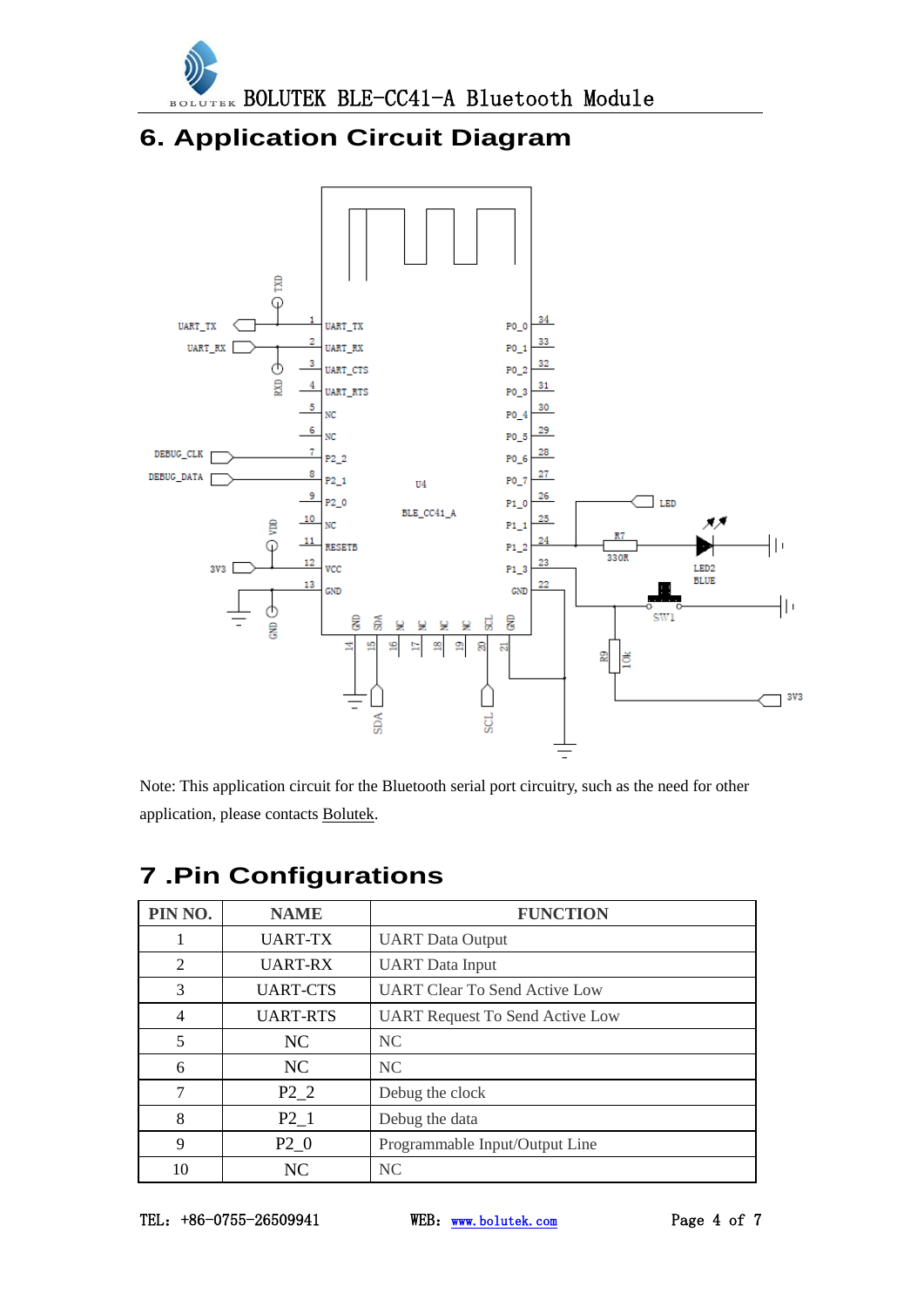

## BOLUTEK BLE-CC41-A Bluetooth Module

| 11 | <b>RESETB</b>    | Reset if low Input debounced so must below for >5ms to |
|----|------------------|--------------------------------------------------------|
|    |                  | cause a reset                                          |
| 12 | <b>VCC</b>       | $+3.3V$ Supply                                         |
| 13 | <b>GND</b>       | Ground                                                 |
| 14 | <b>GND</b>       | Ground                                                 |
| 15 | <b>SDA</b>       | Data port                                              |
| 16 | NC               | NC                                                     |
| 17 | NC               | NC                                                     |
| 18 | N <sub>C</sub>   | NC                                                     |
| 19 | NC               | NC                                                     |
| 20 | <b>SDL</b>       | Clock port                                             |
| 21 | <b>GND</b>       | Ground                                                 |
| 22 | <b>GND</b>       | Ground                                                 |
| 23 | $P1_3$           | SW1 system key, see Other configuration                |
| 24 | $P1_2$           | State instructions LED, see Other configuration        |
| 25 | $P1_1$           | Programmable Input/Output Line                         |
| 26 | $P1_0$           | Programmable Input/Output Line                         |
| 27 | P <sub>0</sub> 7 | Programmable Input/Output Line                         |
| 28 | P0 6             | Programmable Input/Output Line                         |
| 29 | P <sub>0</sub> 5 | Programmable Input/Output Line                         |
| 30 | P <sub>0</sub> 4 | Programmable Input/Output Line                         |
| 31 | P <sub>0</sub> 3 | Programmable Input/Output Line                         |
| 32 | P <sub>0</sub> 2 | Programmable Input/Output Line                         |
| 33 | P0 1             | Programmable Input/Output Line                         |
| 34 | $P0_0$           | Programmable Input/Output Line                         |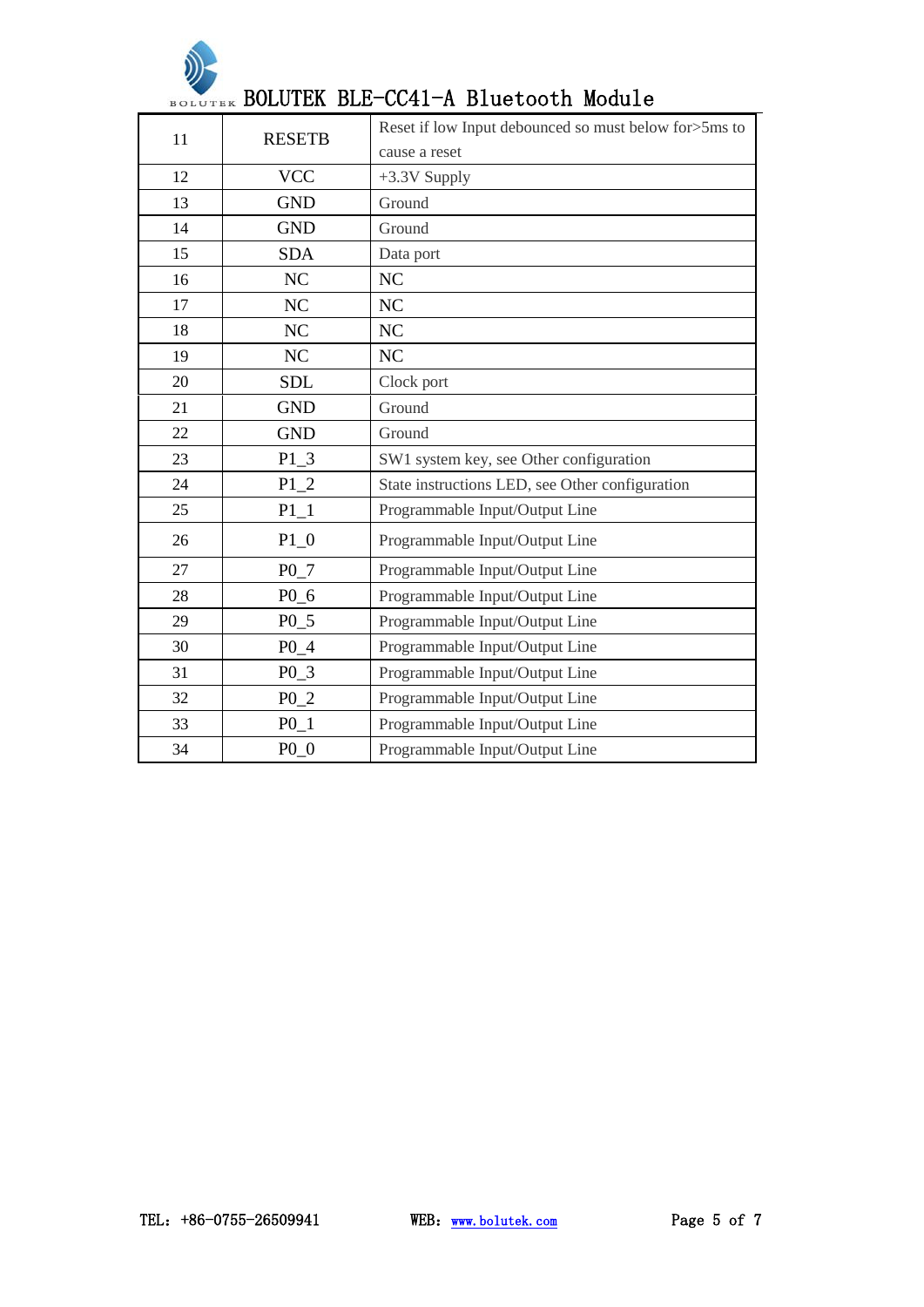

#### **8. Contour Dimension**



#### **9. Other configuration**

#### **State Instructions LED: P1\_2**

| <b>Model</b> | <b>LED Display</b>                         | <b>Status</b>        |
|--------------|--------------------------------------------|----------------------|
| Slave        | Even slow flash<br>$(800ms-on, 800ms-off)$ | Waiting for matching |
|              | Long bright                                | connection           |

#### **Module dormancy set**

Is only meaningful in from dormancy mode module, from the mode via a serial port to send "AT + SLEEP", if no accident, the module will return "OK" and enter a dormant state, this state to be found and connection status.

#### **Wake up the module Settings**

There are two ways:

Method one: you can send the length of the string is greater than or equal to 80 to activate the module. Send the activated string cannot contain the AT command, success after WAKE up, a serial port will output "+ WAKE OK" string. Method 2: short press the system button SW1.